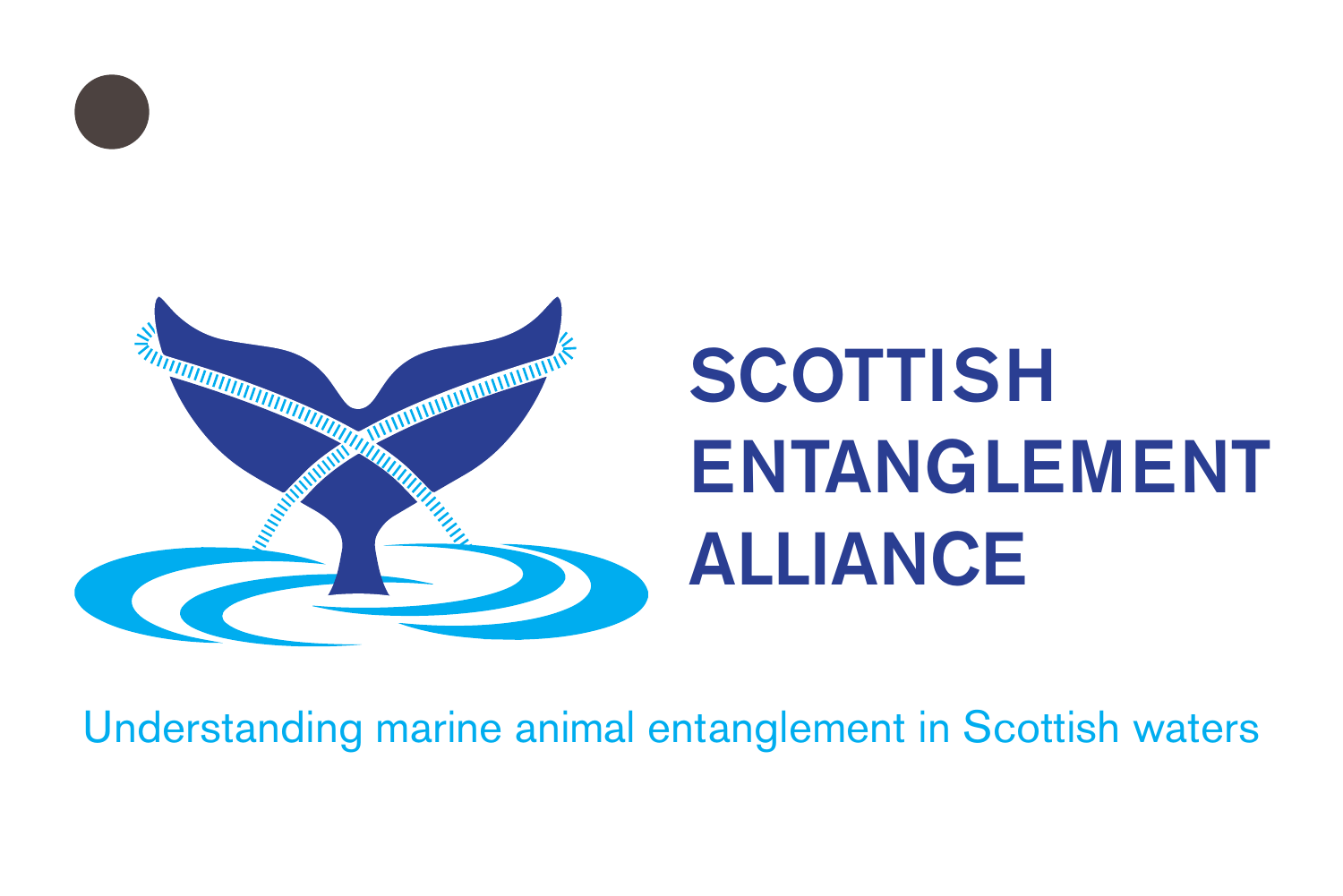# Background to this project:

The organisations involved in preparing this booklet are working together to find ways to reduce the risk of large marine animals becoming entangled in fishing gear. This work was initiated by SCFF and our aim is to work closely with fishermen to raise awareness, improve our understanding of the issues and develop practical solutions.

This booklet was the first step towards achieving these goals. Since the first publication of this booklet the partnership has won EMFF funding, to find out more about this project visit www.scottishentanglement.org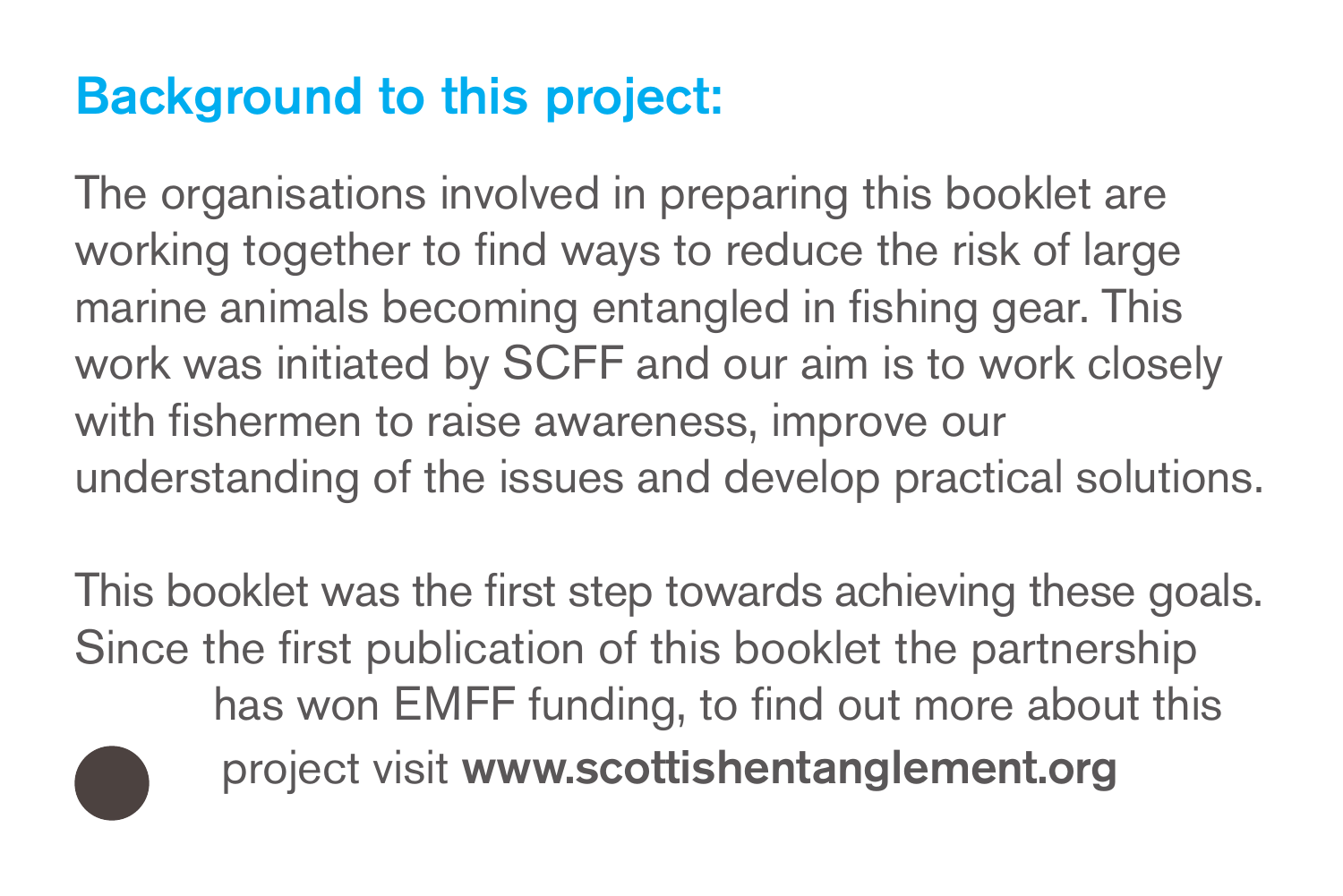

More information on entanglement and strandings can be found at: www.scottishentanglement.org This best practice guide is supported by:

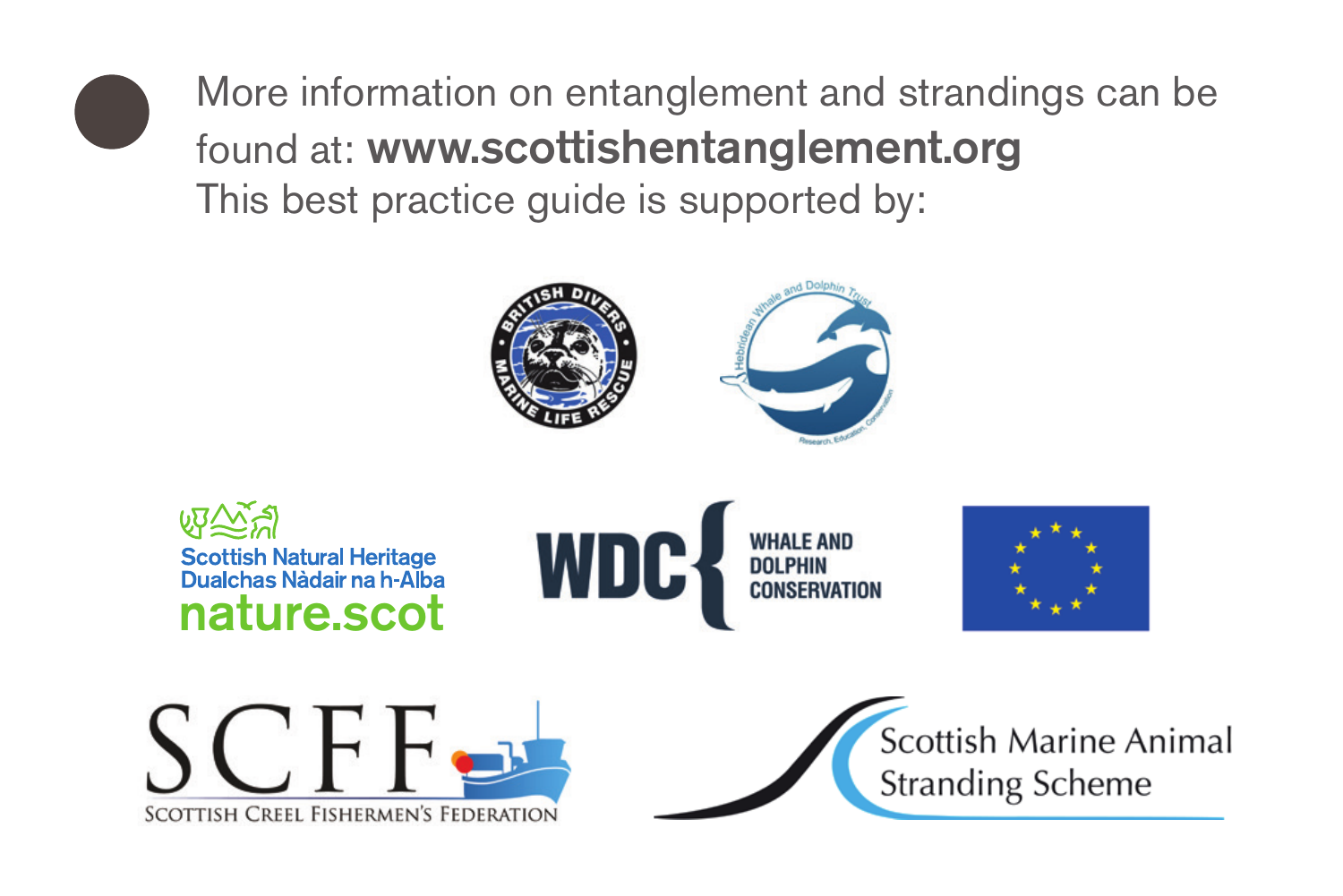#### Set-up to reduce the risk of entanglement

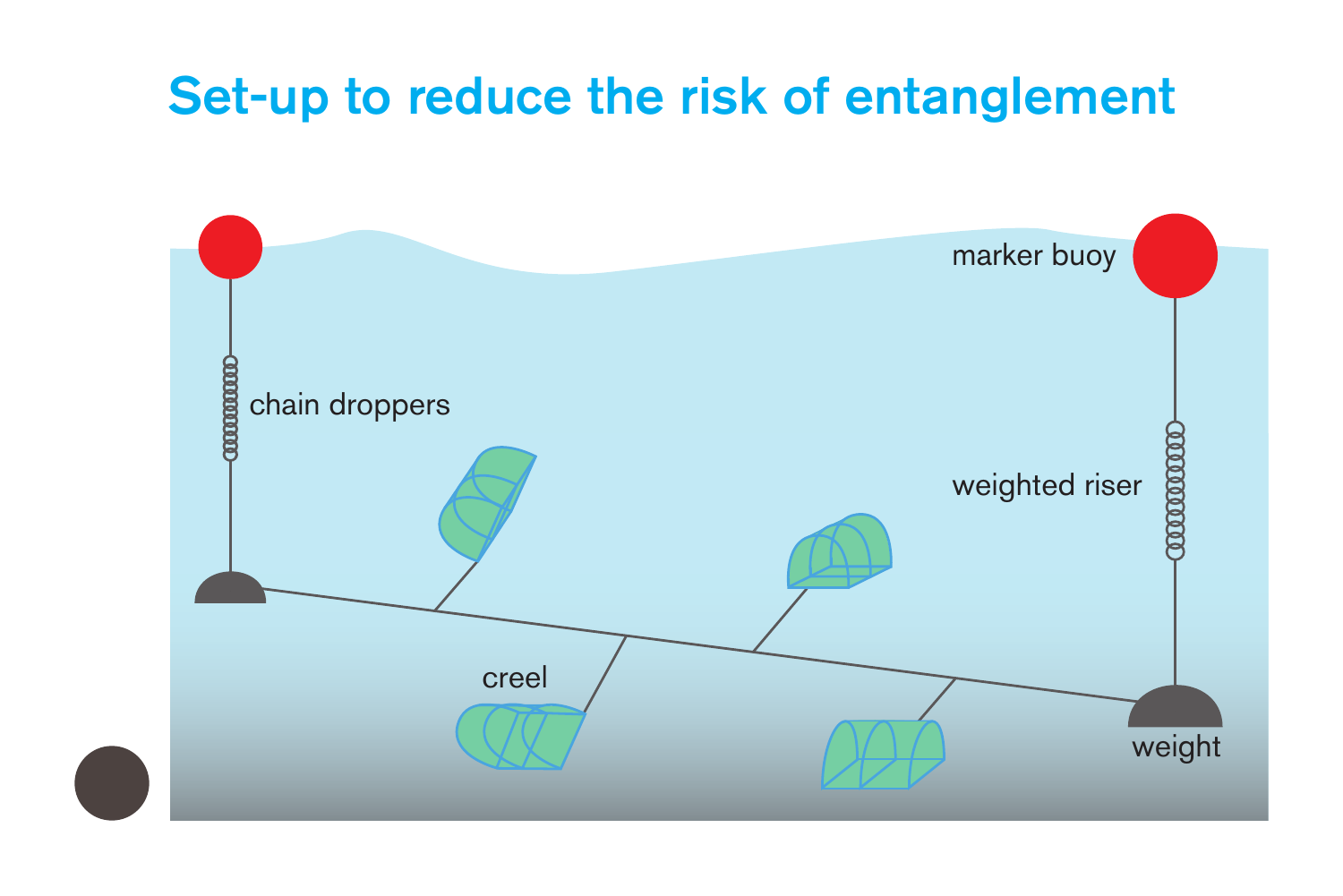

# Setting Creels

- 1 Set riser length to water depth (suggested set-up in picture above)
- 2 Use a **weighted rope** on the riser
- 3 Minimise soak time
- 4 Only set creels when actively fishing
- 5 Immediately report all incidents of entanglement (phone numbers at end)

*Aim: To reduce excess rope in the water column to minimise the risk of entanglement in riser line.*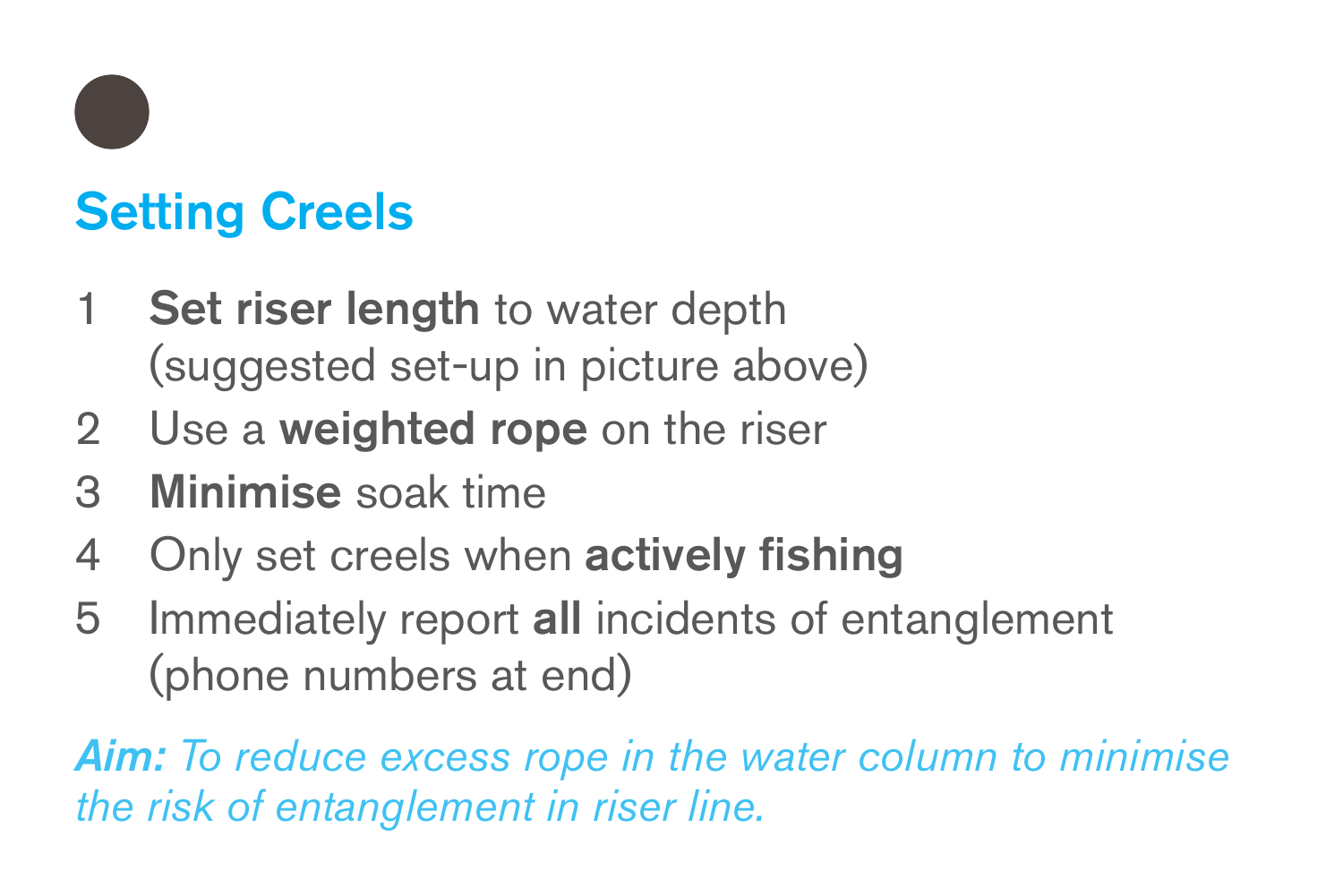### Encountering an entanglement:

- Look for buoys and lines moving or unusually clumped near an animal.
- Remember your own safety when approaching a wild animal and **NEVER** enter the water. Large whales are extremely powerful and unpredictable.
- Seek advice from the Scottish Entanglement Alliance before attempting a rescue. Cutting an animal free could result in partial disentanglement only. This may leave the animal at risk and lead to loss of gear.



*Aim: Report all entanglements to improve knowledge and minimise damage to fishing gear*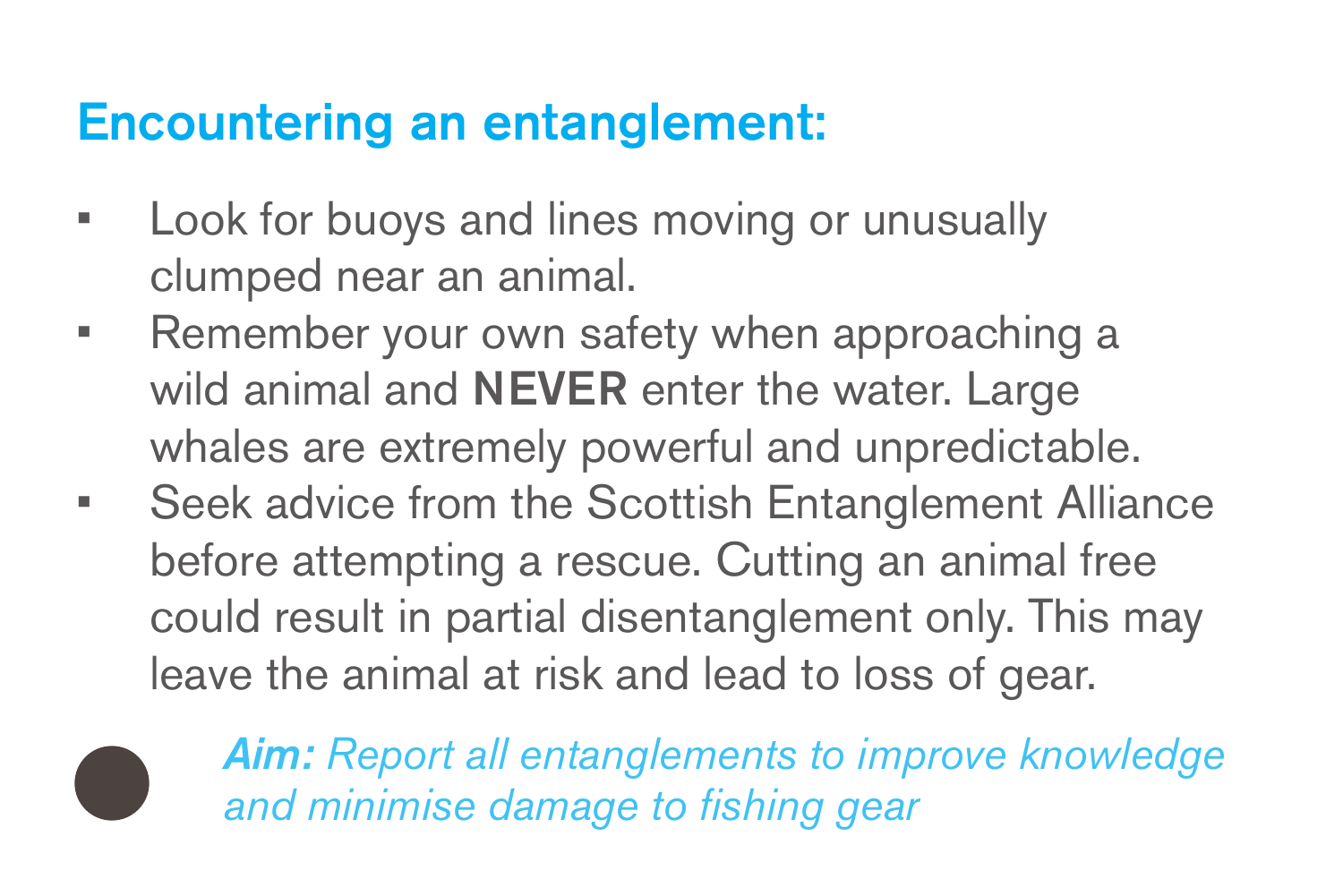

# Key information to record and report:

- Take photos wherever possible (remember your phone has a camera)
- Location of animal: record coordinates
- Description: species, size, injuries, presence of tags
- Condition: alive, mobile, injured, inactive, if dead is it fresh or decomposing
- All information shared will be treated in strictest confidence

*Aim: To gather as much information as possible to assist in rescue attempts, and improve our understanding and guidance*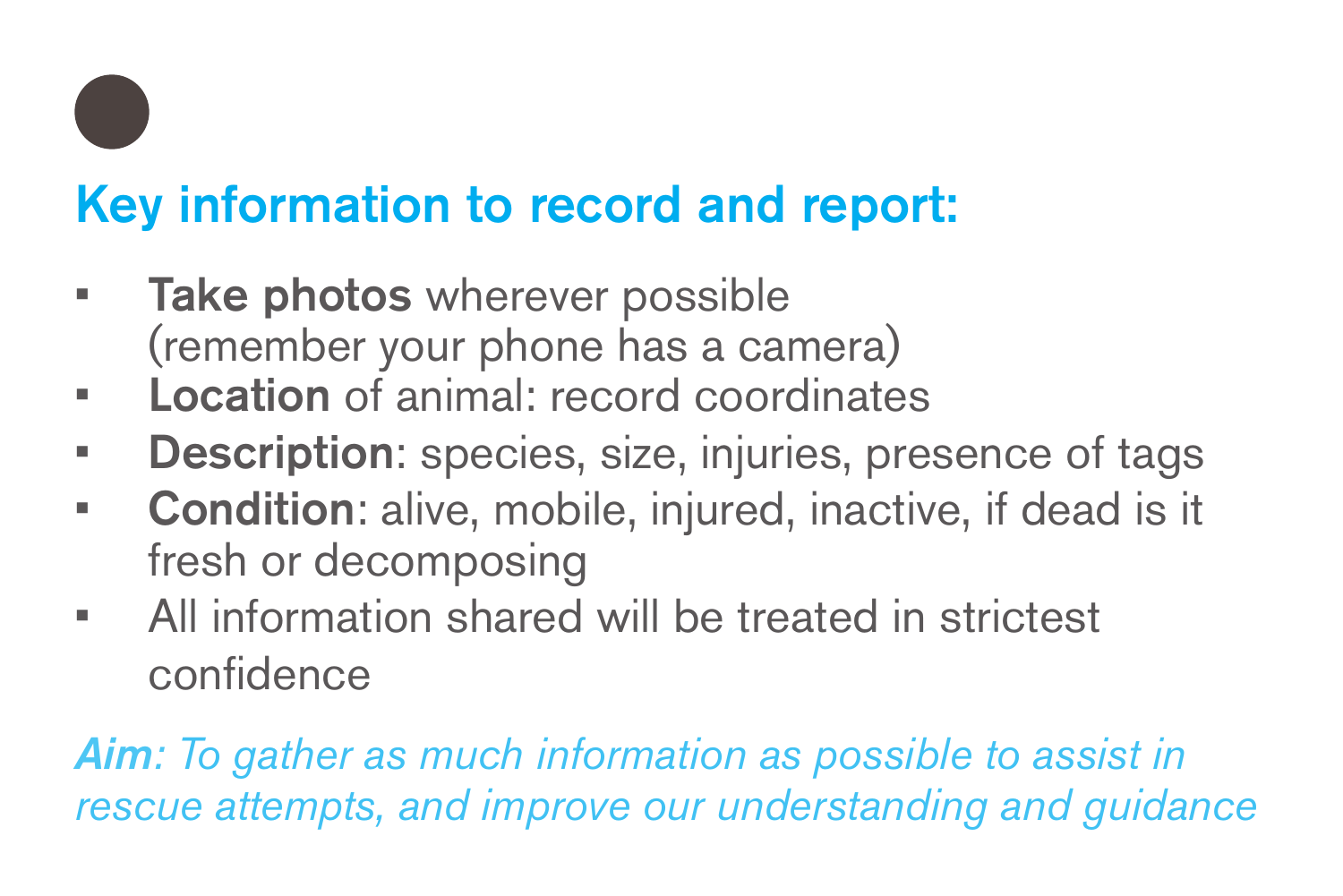## **Minke whale**





**EWDC/LUCY Molleson**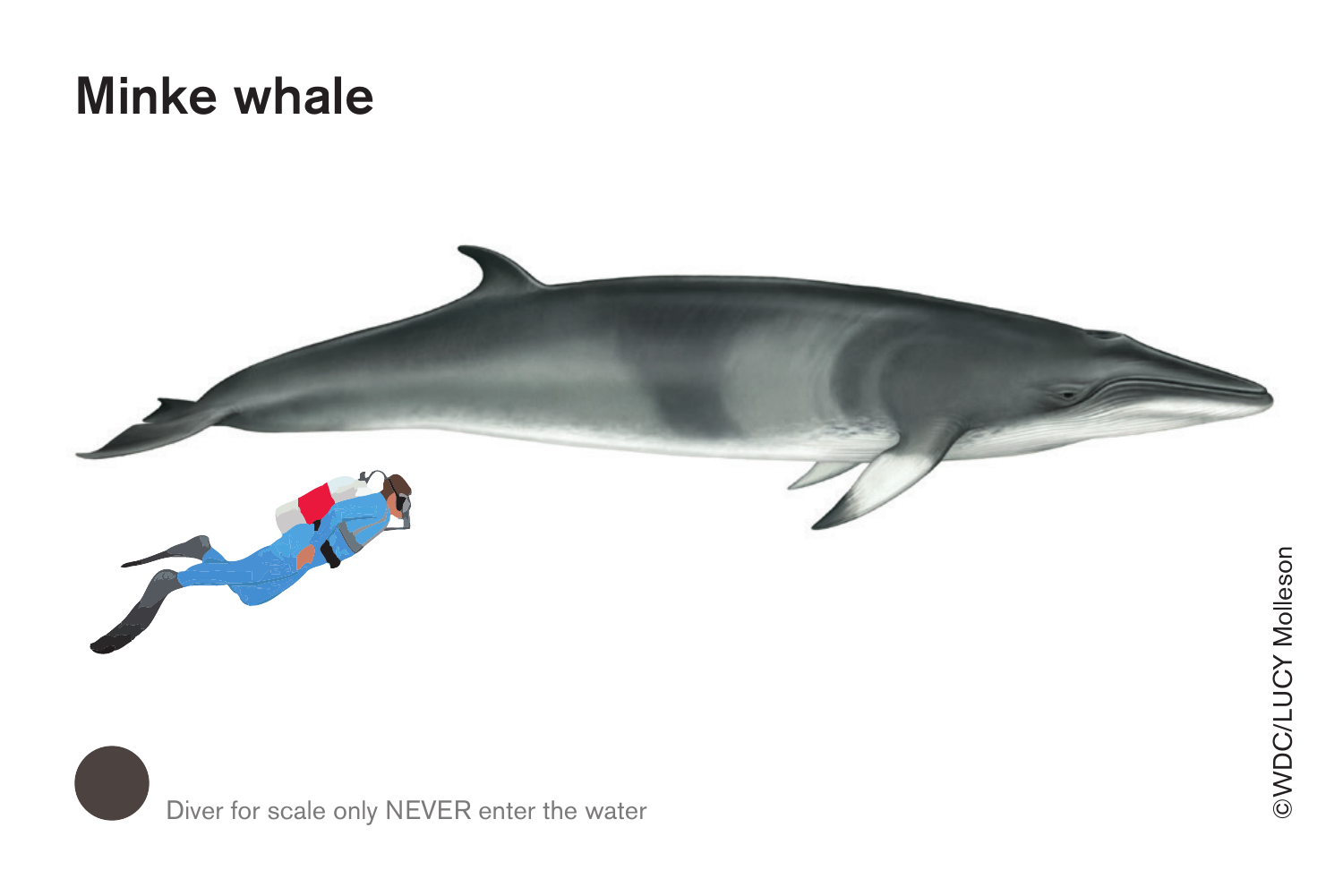

# Minke whale

## Size

Length: 7-8.5m (23-28ft) Weight: Up to 9 metric tons (10t)

#### **Behaviours**

Feed on wide variety of fish (herring, cod and sandeels) Can be seen at surface feeding beneath flocks of seabirds Dive times are typically 10 minutes Usually does not produce a visible blow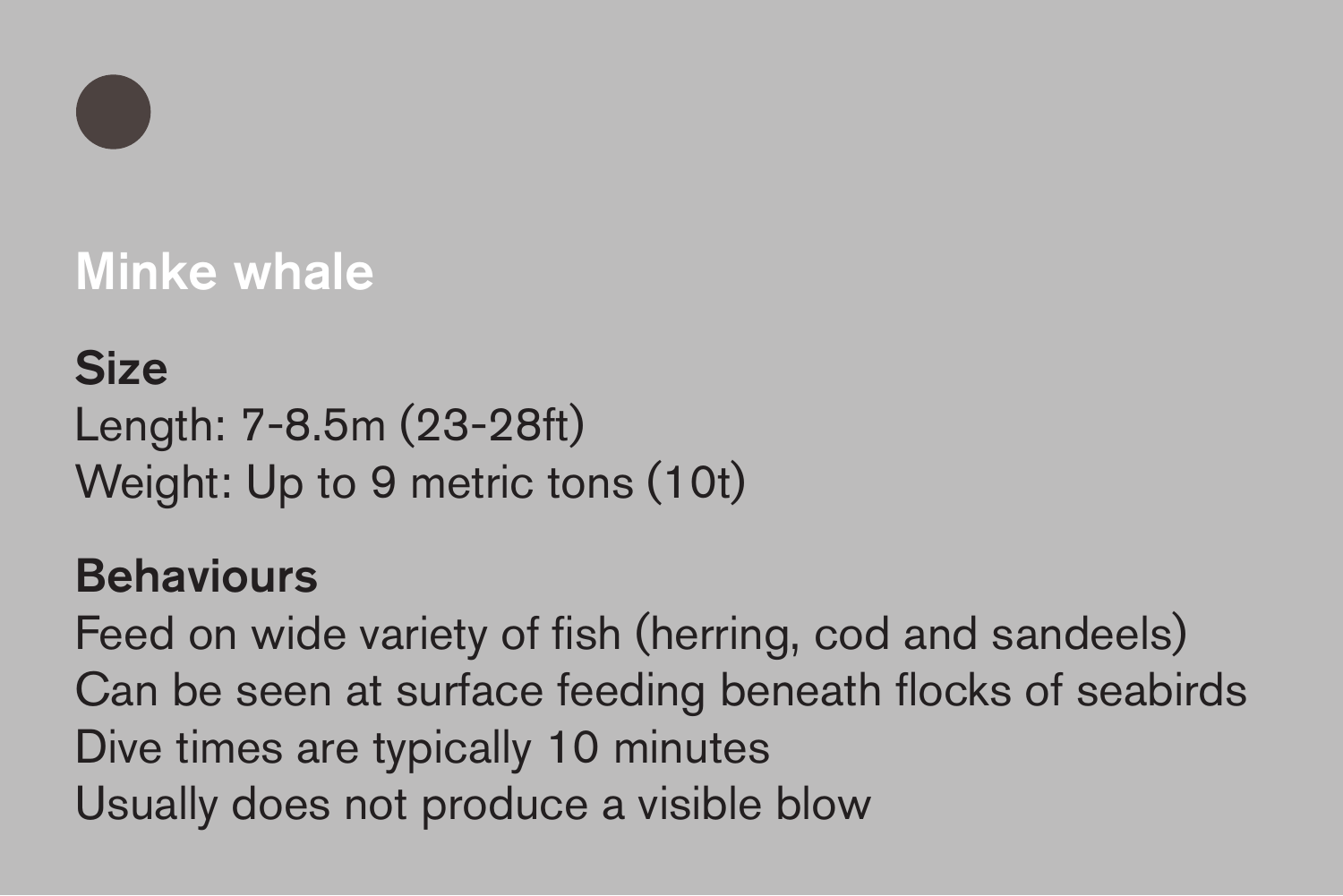## Humpback whale





©WDC/LUCY Molleson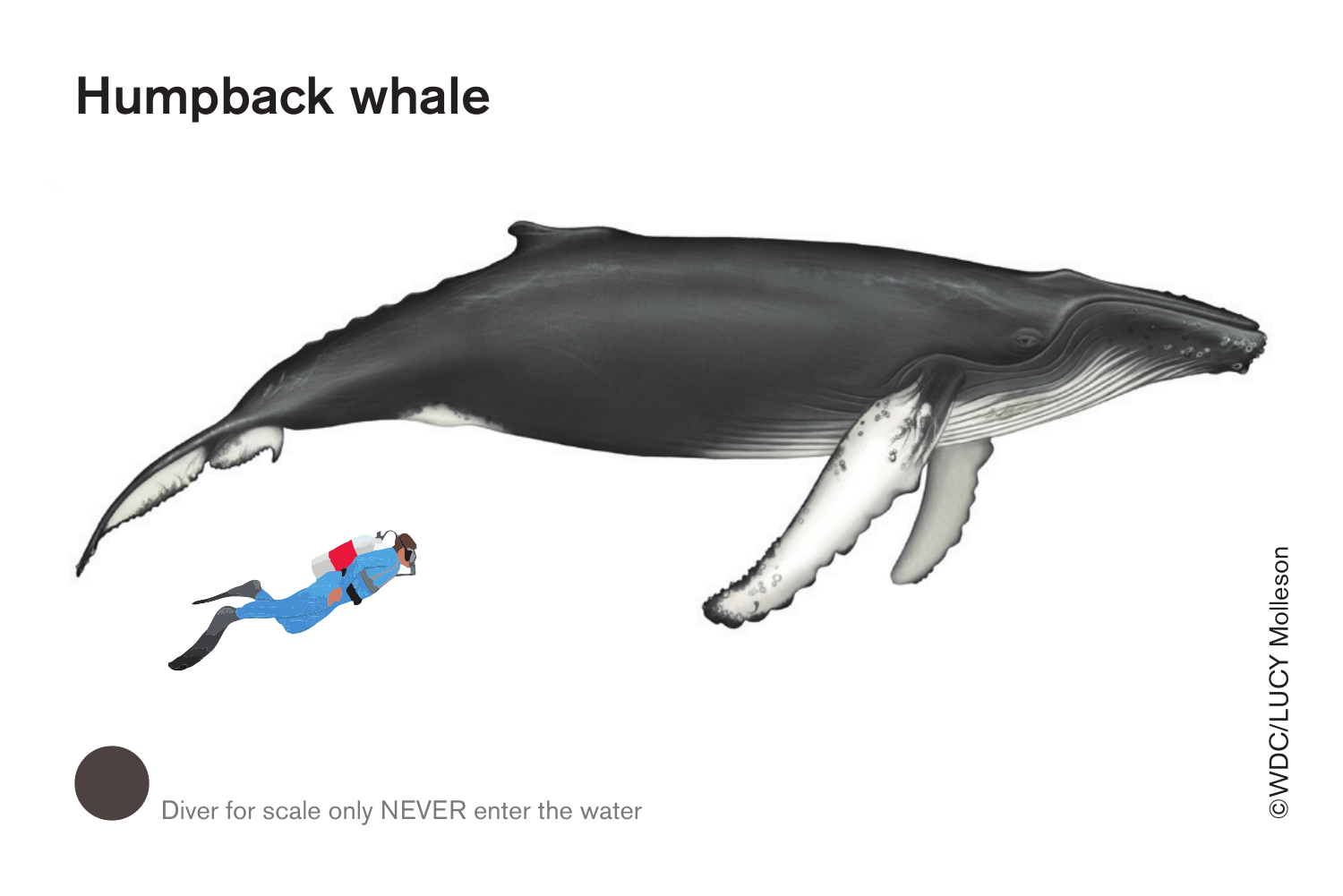

#### Humpback whale

## Size

Length: 11.5-15m (38-50ft) Weight: 23-40 metric tons (25-45t)

#### **Behaviours**

Feeds on young schooling fish such as sandeels, herring and mackerel Often seen lunge feeding Dive times are typically around 5 minutes Typically raises tail (fluke) when diving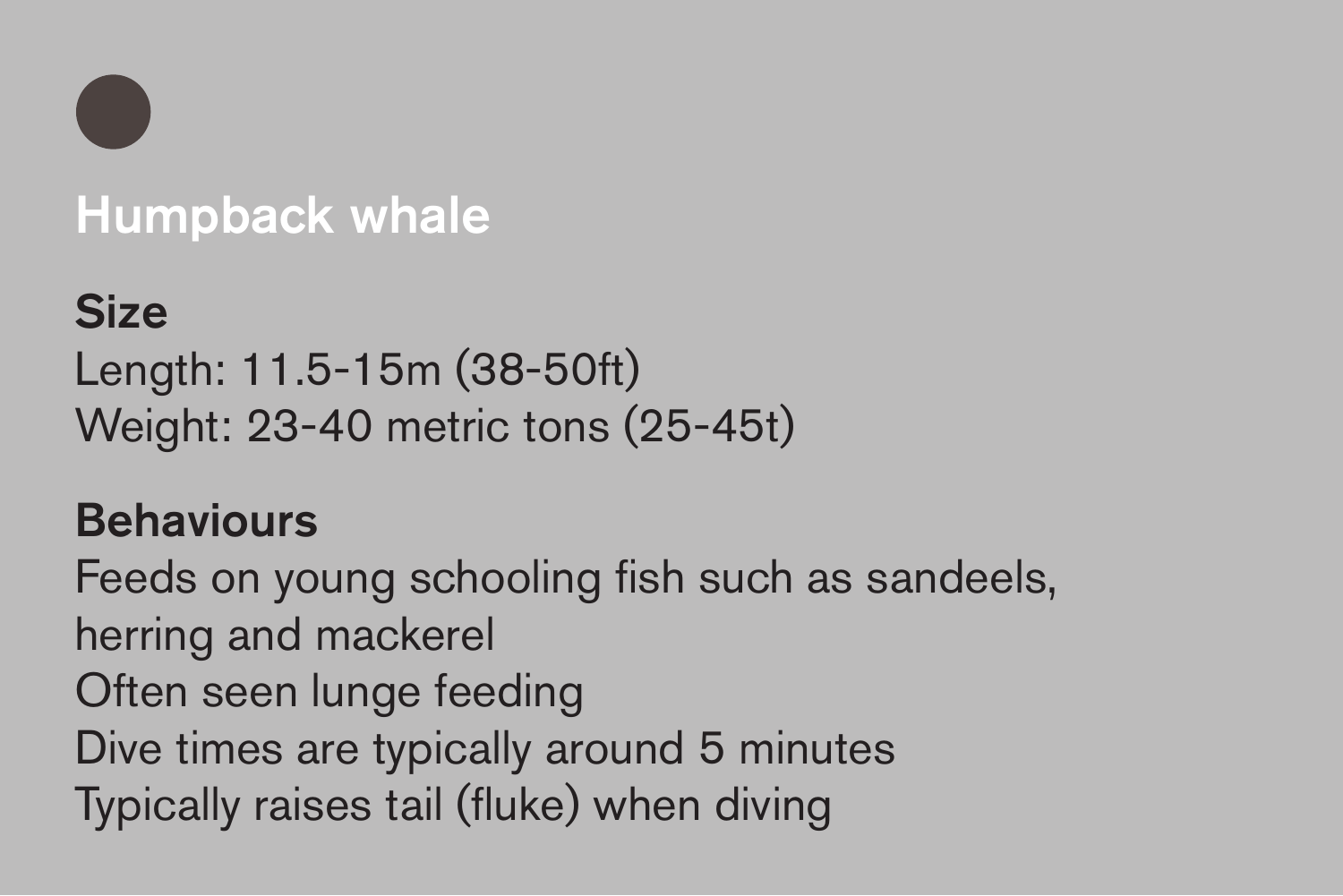

Diver for scale only NEVER enter the water

**EWDC/LUCY Melleson**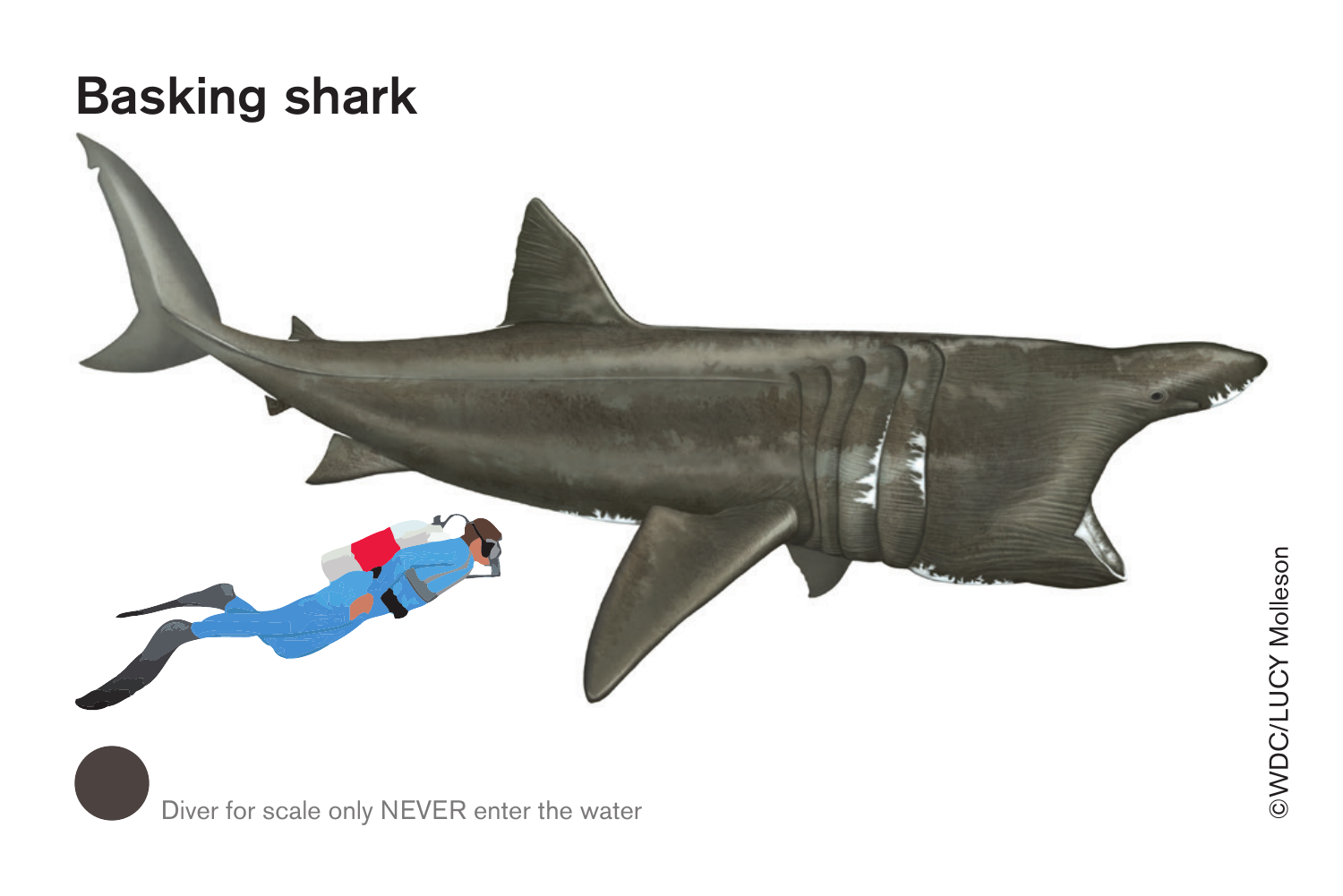

# Basking shark

#### **Size**

Length: 6.7 to 8.8m (22-29ft) Weight: c. 2 metric tons (1.9t)

#### **Behaviours**

Feeds on zooplankton (small copepods, fish eggs, larvae) Feeds by swimming with mouth open Dorsal fin and tail fin can protrude from the water, can look like two sharks following each other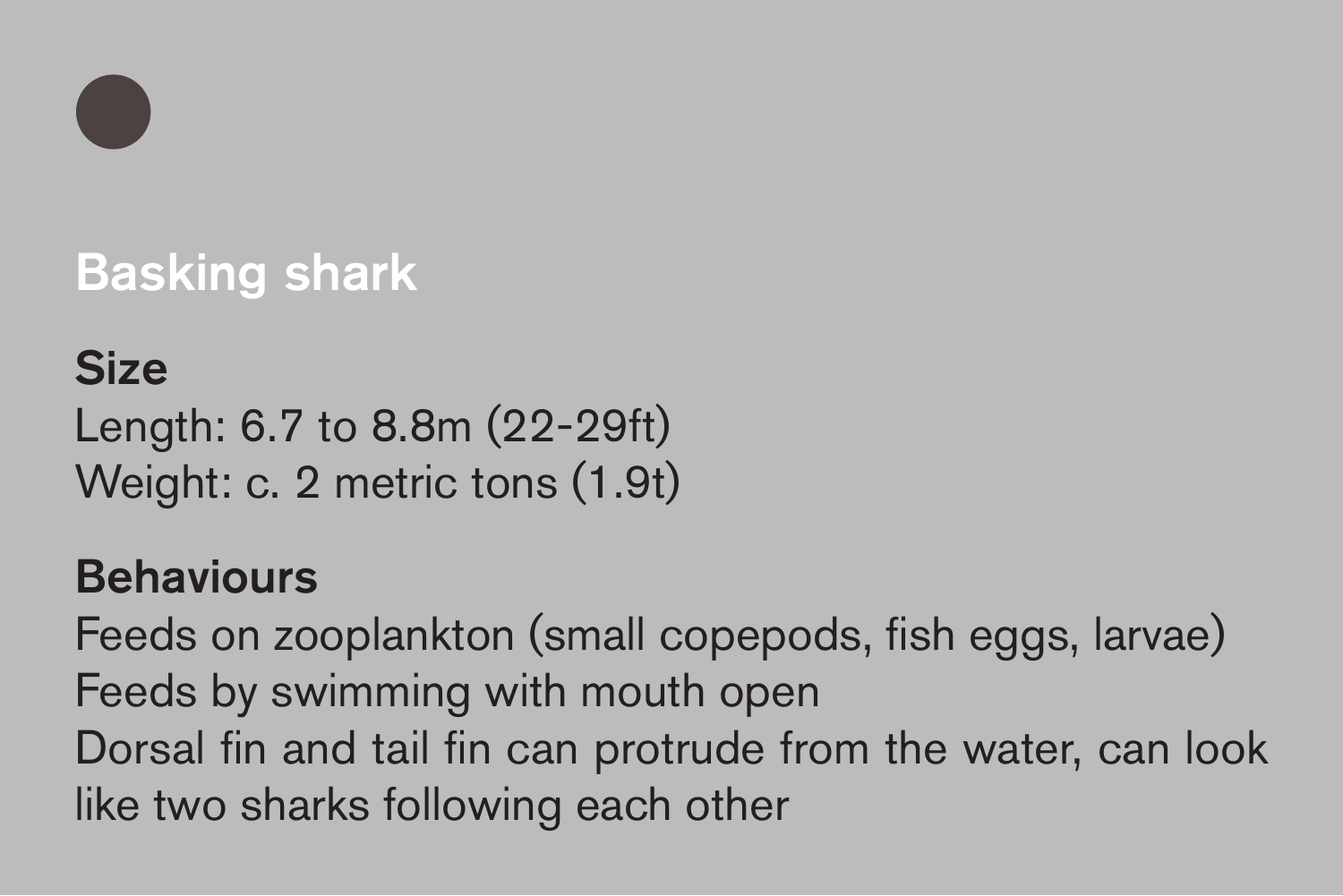## Leatherback turtle



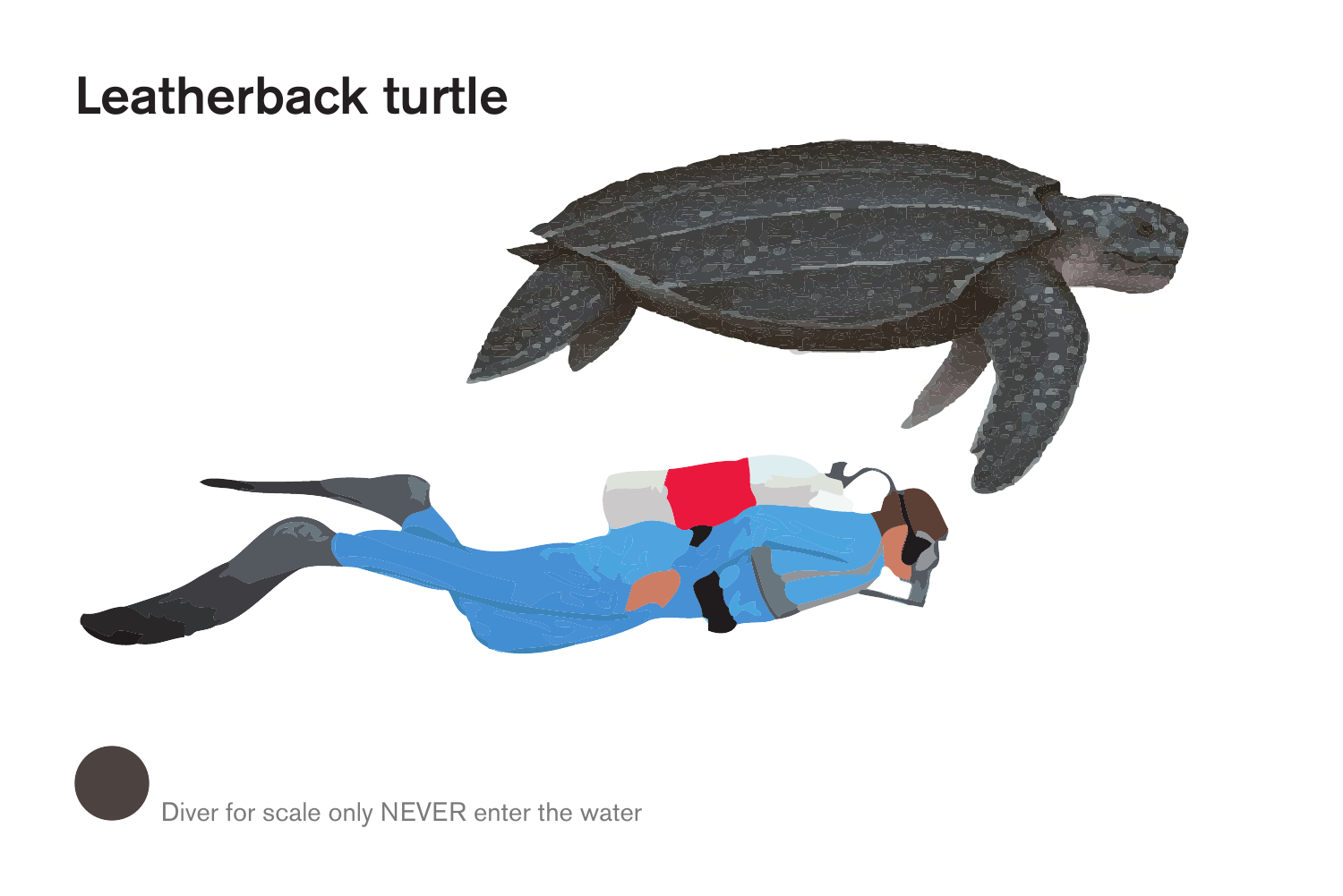

#### Leatherback turtle

#### **Size**

Length: up to 2m (6.5ft) Weight: up to 600kg (1320 lbs)

#### **Behaviours**

Feeds on jellyfish Summer visitor to Scottish waters Commonly seen at the surface, and can look like an upturned saucer. Head protrudes from the water